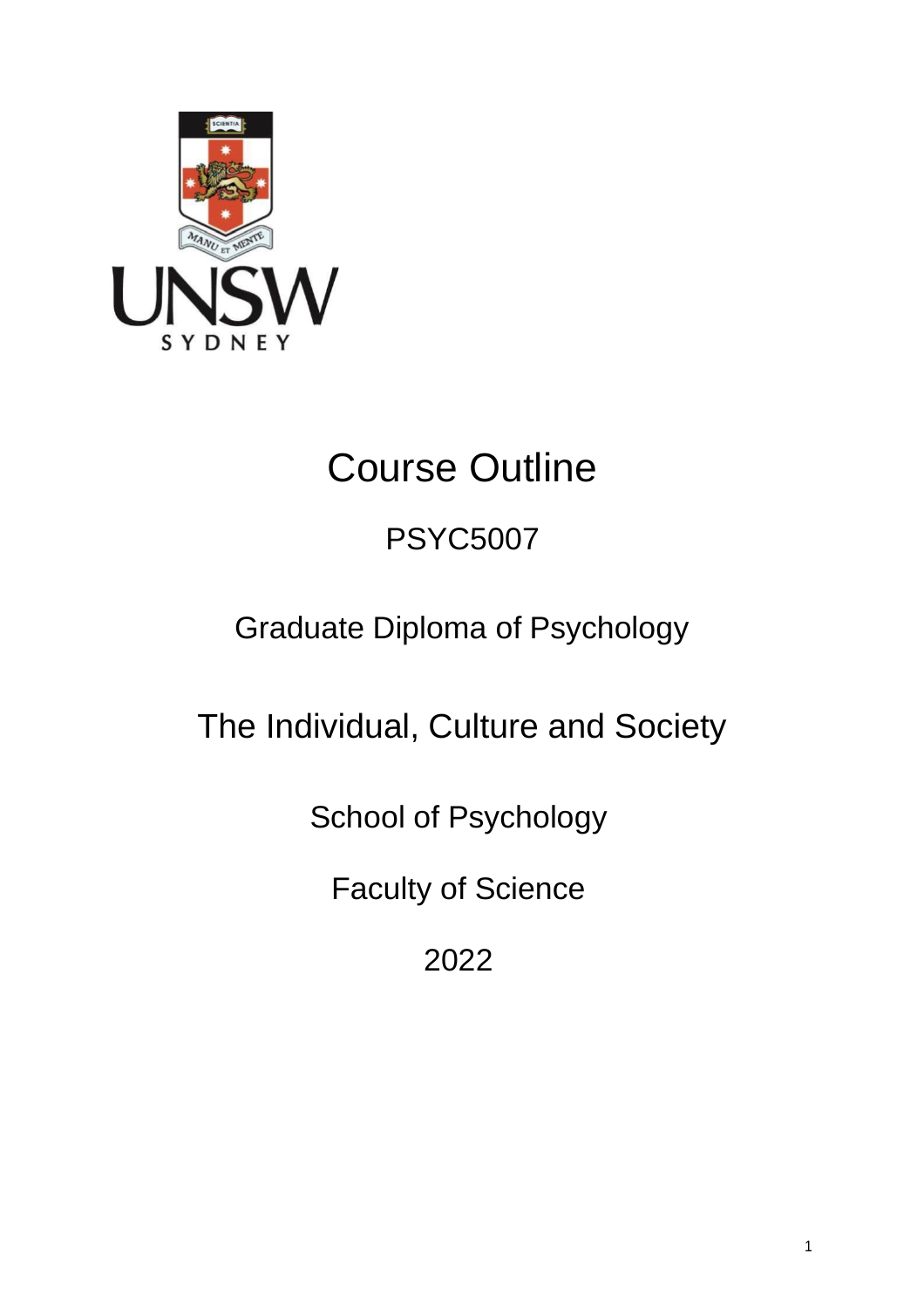## **1. Staff**

| <b>Position</b>    | <b>Name</b> | Email | <b>Consultation</b><br>times and<br><b>locations</b> | <b>Contact</b><br><b>Details</b> |
|--------------------|-------------|-------|------------------------------------------------------|----------------------------------|
| Course<br>Convenor |             |       | Email                                                | Email                            |

# **2. Course information**

| Units of credit:                                          | 6                                                                                                                                                                                                                 |
|-----------------------------------------------------------|-------------------------------------------------------------------------------------------------------------------------------------------------------------------------------------------------------------------|
| Pre-requisite(s):<br><b>Teaching times and locations:</b> | Program Pre-requisite: Bachelor's Degree of any kind<br>(Australian Qualification standard or equivalent). PSYC5001<br>and PSYC5002 (or equivalent with advanced standing),<br>PSYC5003 and 5004<br><b>Online</b> |

#### **2.1 Course summary**

This course will provide an advanced overview of topics relating to self-identity, culture and sociality. Topics will include the formation of identity, cross-cultural psychology, indigenous psychology, biological mechanisms underpinning social learning and attribution, as well as social disorders. The course will cover the principles and methodology of research into social phenomena such as affiliation, attraction, group behaviour and prejudice.

## **2.2 Course aims**

This course deals with topics related to self-identity, culture and social psychology. The aim of the course is to provide students with an advanced understanding of self-identity and its development, culture and cross-cultural topics as well as indigenous psychology, including interpersonal relationships and group behaviour.

## **2.3 Course learning outcomes (CLO)**

At the successful completion of this course the student should be able to:

- 1. Demonstrate an advanced understanding of social psychology with a focus on the individual, culture and society including major themes in social psychology, such as perspectives on human social behaviour, groups dynamics and social influences, morality, aggression, emotion and the individual in society.
- 2. Demonstrate an advanced understanding of current empirical and theoretical evidence and research methods in social psychology allowing you to describe, apply and evaluate different research methods used in social psychology
- 3. Develop advanced critical thinking skills with a focus on major issues in socialpsychology enabling you to apply knowledge of the scientific method to problems related tosocial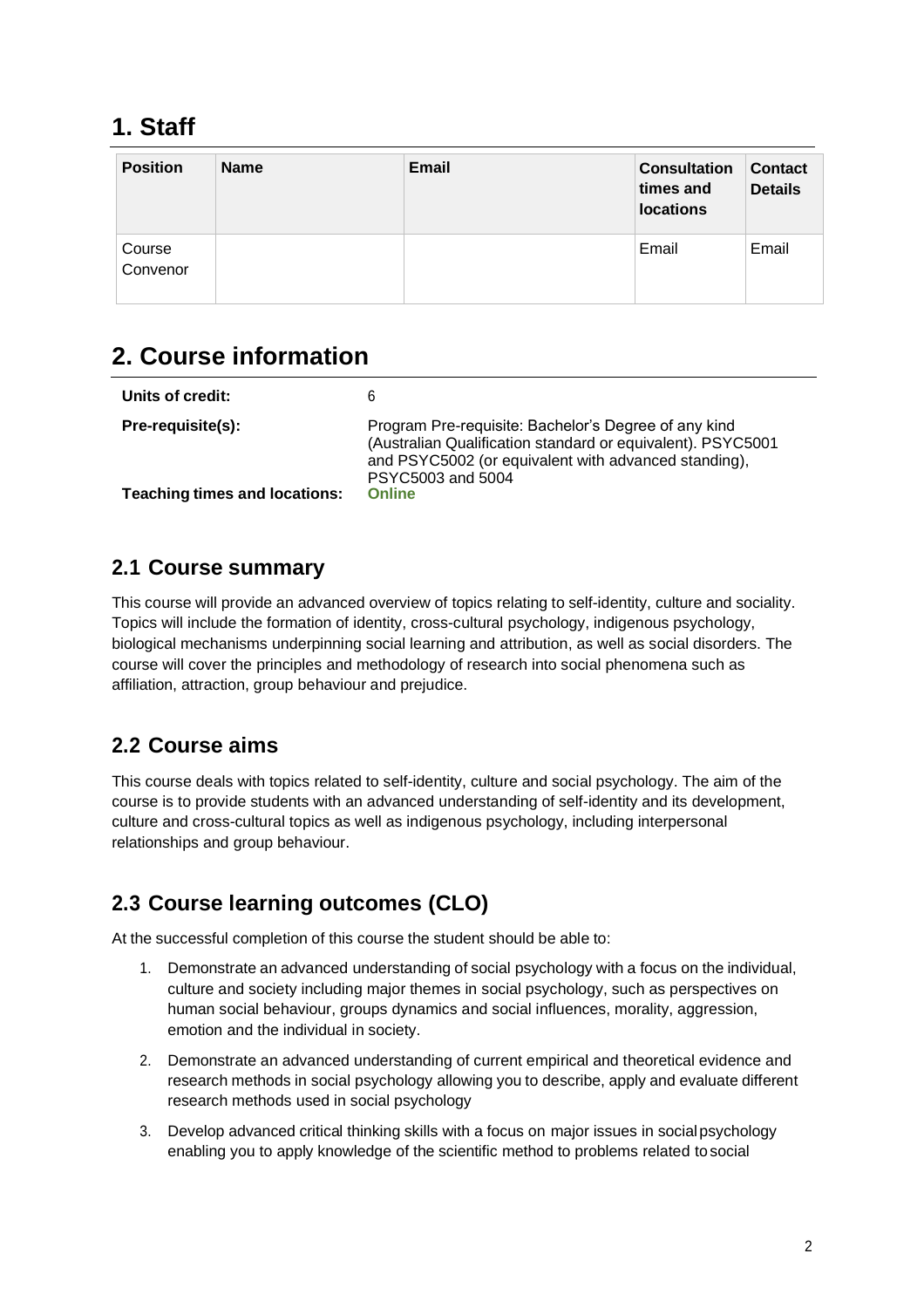psychology, including the ability to evaluate the quality of information, including differentiating the empirically supported conclusions from speculation

- 4. Develop an appreciation of the values, research and professional ethics in social psychology and cultural psychology, including the ability to acknowledge and respect diversity in scientific opinion and the wider community.
- 5. Demonstrate effective communication skills (written and group discussion) in the area of psychology, including the ability to write effectively in a scientific manner, in a variety of formats, in order to inform and present arguments.
- 6. Understand and apply psychological principles derived from social psychology to a broader framework including the ability to recognise the importance of diversity and cultural sensitivity in the community based on the principles of social psychology, including the role of selfidentity and culture in society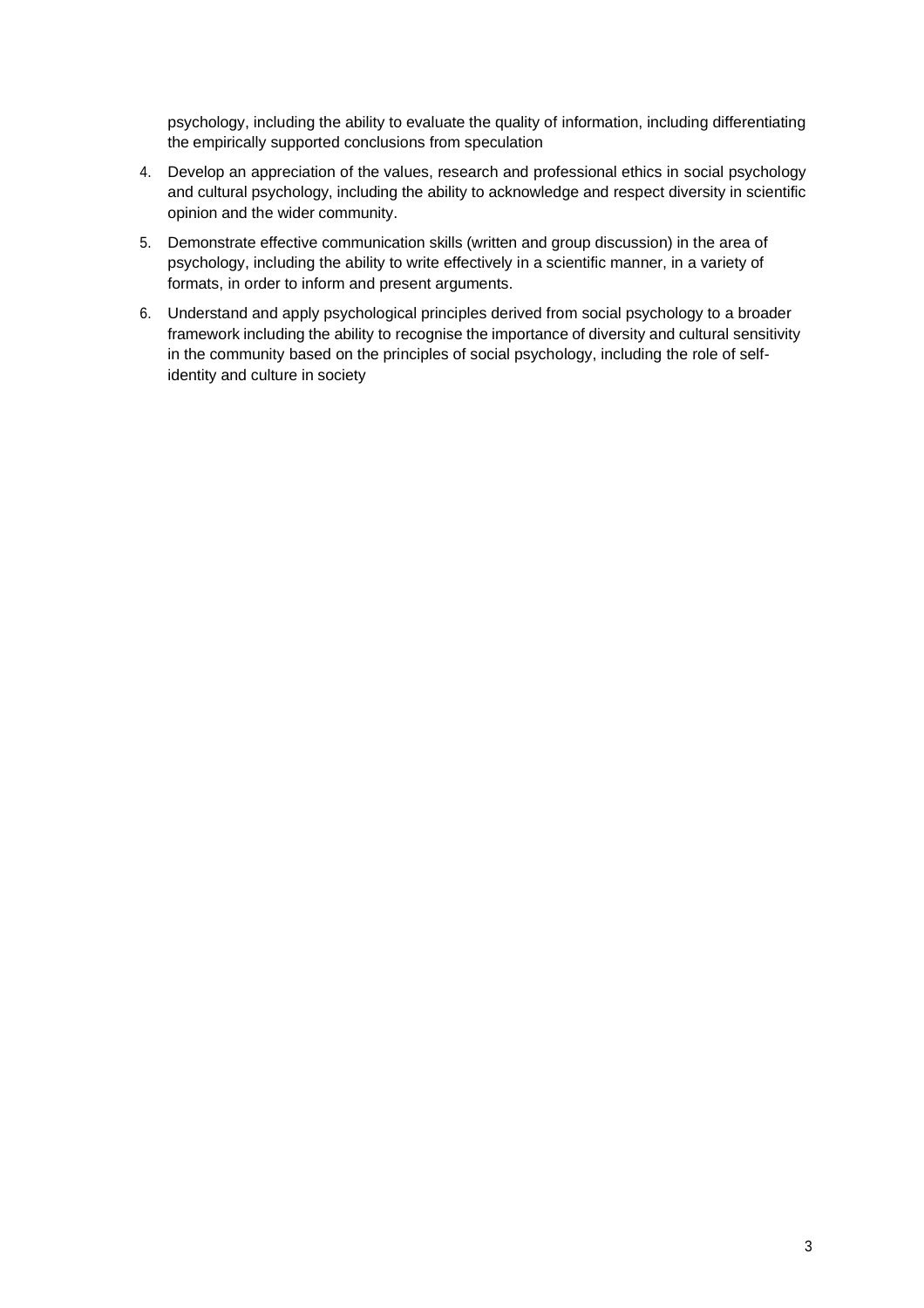|            | <b>Program Learning Outcomes</b>                                                               |                                                                        |                                                                                                |                                   |                                                       |                                       |                                                                                                     |
|------------|------------------------------------------------------------------------------------------------|------------------------------------------------------------------------|------------------------------------------------------------------------------------------------|-----------------------------------|-------------------------------------------------------|---------------------------------------|-----------------------------------------------------------------------------------------------------|
| <b>CLO</b> | 1. Knowledge                                                                                   | 2. Research<br><b>Methods</b>                                          | 3. Critical Thinking<br><b>Skills</b>                                                          | 4. Values and<br><b>Ethics</b>    | 5.<br>Communication,<br>Interpersonal and<br>Teamwork | 6. Application                        | <b>Assessment</b>                                                                                   |
| 1.         | Lectures<br><b>Tutorials</b><br>Online activities<br>Readings<br>Formative revision<br>quizzes | <b>Tutorials</b><br>Online activities<br>Readings                      | <b>Tutorials</b><br>Online activities<br>Readings                                              |                                   | <b>Tutorials</b><br>Q and A forum                     |                                       | "Secured" Quiz<br>(Week 1-6)<br><b>Critical Reflection</b><br>Portfolio<br><b>Critical Analysis</b> |
| 2.         | <b>Tutorials</b><br>Online activities<br>Formative revision<br>quizzes                         | <b>Tutorials</b><br>Online activities<br>Formative revision<br>quizzes | <b>Tutorials</b><br>Online activities<br>Formative revision<br>quizzes                         | <b>Tutorials</b><br>Q and A forum | <b>Tutorials</b><br>Q and A forum                     | <b>Tutorials</b><br>Online activities | "Secured" Quiz<br>(Week 1-6)<br><b>Critical Reflection</b><br>Portfolio<br><b>Critical Analysis</b> |
| 3.         | <b>Tutorials</b><br>Online activities<br>Readings                                              | <b>Tutorials</b><br>Online activities<br>Readings                      | Lectures<br><b>Tutorials</b><br>Online activities<br>Readings<br>Formative revision<br>quizzes | <b>Tutorials</b><br>Q and A forum |                                                       | <b>Tutorials</b>                      | "Secured" Quiz<br>(Week 1-6)<br><b>Critical Reflection</b><br>Portfolio<br><b>Critical Analysis</b> |

# **2.4 Relationship between course and program learning outcomes and assessments**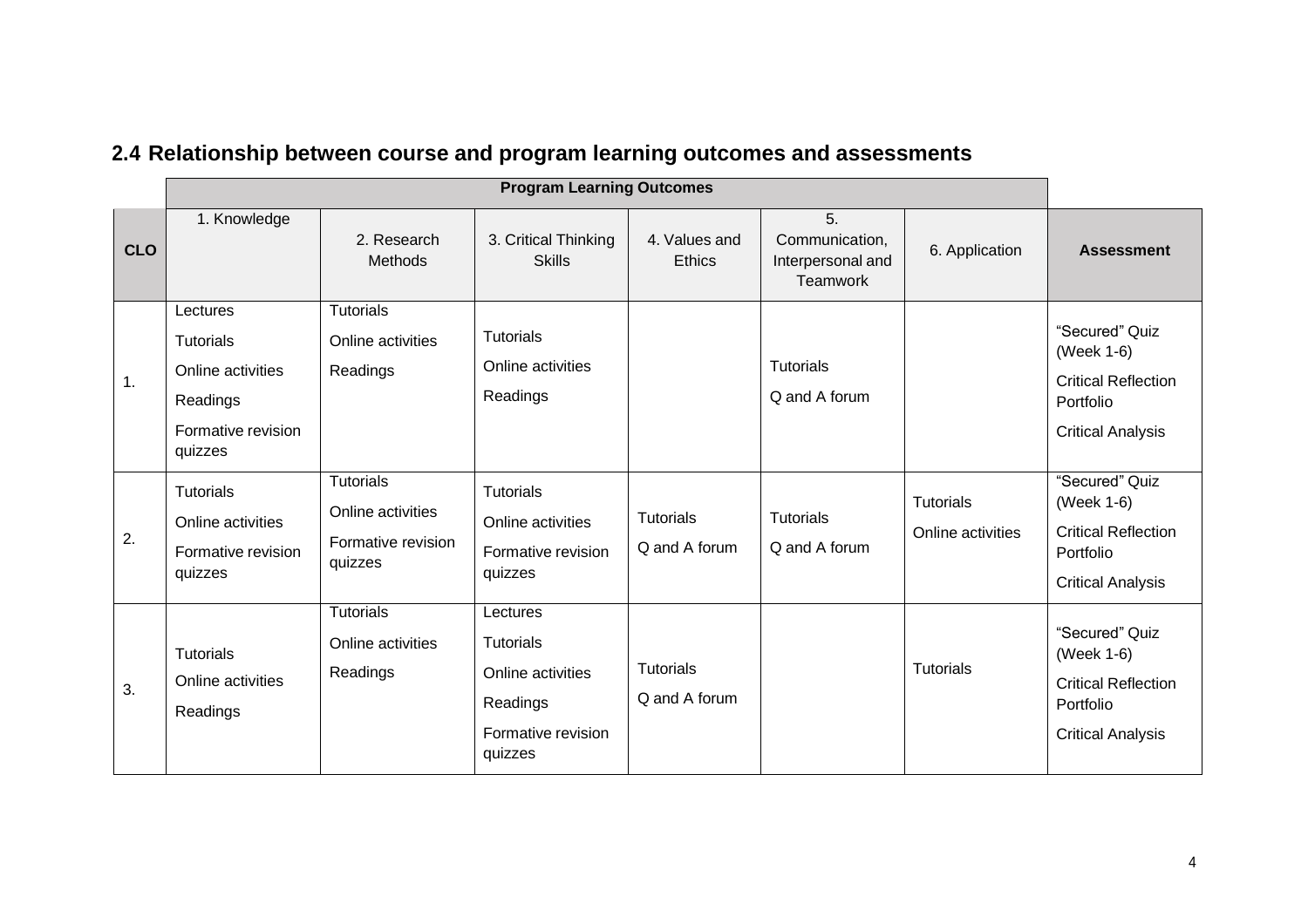| 4. | <b>Tutorials</b><br>Online activities<br>Readings<br>Formative revision<br>quizzes |                                                                        | <b>Tutorials</b><br>Online activities<br>Readings                           | Lectures<br><b>Tutorials</b><br>Online activities<br>Readings<br>Formative<br>revision quizzes | <b>Tutorials</b><br>Q and A forum | <b>Tutorials</b><br>Online activities                                                   | "Secured" Quiz<br>(Week 1-6)<br><b>Critical Reflection</b><br>Portfolio<br><b>Critical Analysis</b> |
|----|------------------------------------------------------------------------------------|------------------------------------------------------------------------|-----------------------------------------------------------------------------|------------------------------------------------------------------------------------------------|-----------------------------------|-----------------------------------------------------------------------------------------|-----------------------------------------------------------------------------------------------------|
| 5. |                                                                                    |                                                                        |                                                                             |                                                                                                | <b>Tutorials</b><br>Q and A forum |                                                                                         | <b>Critical Reflection</b><br>Portfolio<br><b>Critical Analysis</b>                                 |
| 6. | <b>Tutorials</b><br>Online activities<br>Readings<br>Formative revision<br>quizzes | <b>Tutorials</b><br>Online activities<br>Formative revision<br>quizzes | Tutorials<br>Online activities<br>Readings<br>Formative revision<br>quizzes |                                                                                                |                                   | Lectures<br>Tutorials<br>Online activities<br>Readings<br>Formative<br>revision quizzes | "Secured" Quiz<br>(Week 1-6)<br><b>Critical Reflection</b><br>Portfolio<br><b>Critical Analysis</b> |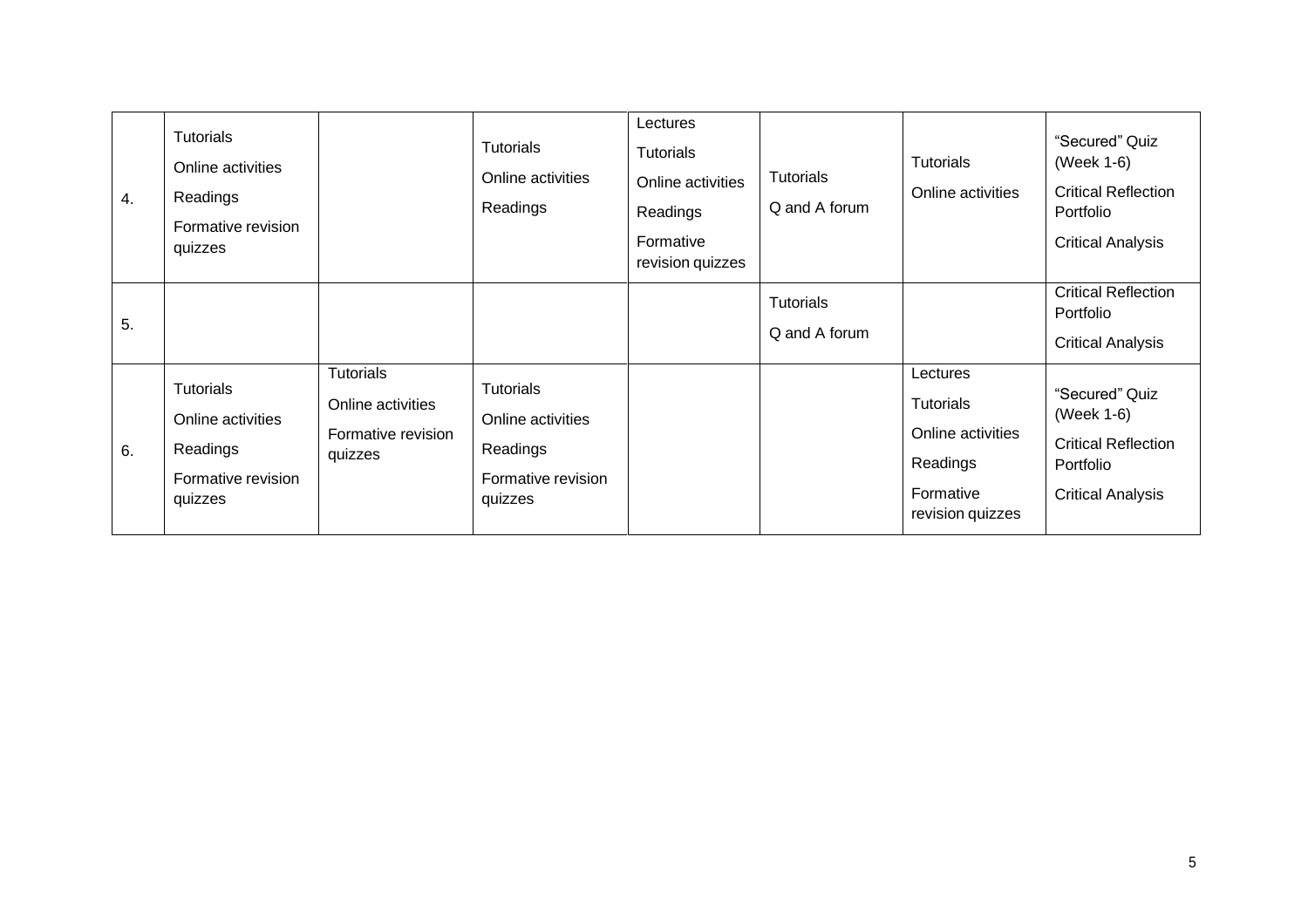# **3. Strategies and approaches to learning**

#### **3.1 Learning and teaching activities**

This is a fully online course, all materials, lectures and tutorials are delivered through Moodle.

The course web page is available through the e-learning Moodle site: [https://moodle.telt.unsw.edu.au/login/index.php.](https://moodle.telt.unsw.edu.au/login/index.php) Login with your student number and password, and follow the links to the PSYC page.

The course will be delivered over six weeks, covering six major topic areas. The major topics will be delivered in Weeks 1 to 6, with a new topic presented each week. Students are expected to engage with all materials delivered each week. There will be a combination of formative and summative assessments throughout the course. The expected level of engagement is 18-19 hours per week, including preparation for the "secured" quizzes and written assessments.

Each week students can expect the following:

**Lectures** will be digitally recorded. Links to the lecture recordings will be available on the course web page. Lecture slides will be also available on the Moodle course page. This will be broken down into 5- 6 lectures covering the main concepts for each sub-topic of the week

**Online Tutorials** will be held in weeks 1-6. There are six (6), two (2) hour tutorials delivered through Blackboard Collaborate on the Moodle course page each week. All tutorials will be live streamed for synchronous participation and recorded for asynchronous participation, should a student be unable to join the synchronous tutorial at the designated time. Students will be able access the recorded tutorials, including a transcript of tutor and student contributions, for the remainder of the course. Tutorial discussions are based on lecture content and readings. In order to participate in class discussions, you will need to prepare for tutorials by reviewing the available materials.

**Online activities:** Each week there will be a range of online activities. These activities will allow students to explore the topics of the week in greater depth and provide formative assessment for the students and revision opportunities.

**Readings:** There will be assigned readings each week that cover the major topic of the week. Students will need to complete the readings in order to prepare for the online tutorials. (**4.5 hours**).

**The Q and A Discussion Forum** provides students with an opportunity to question and clarify the concepts and ideas mentioned in the lectures. Students are strongly encouraged to engage with this forum by posting questions or comments, and reading, answering, or replying to other student's posts to enhance understanding of the content, critical thinking, and written communication skills.

Formative topic revision quizzes are available for students that provide an opportunity to evaluate understanding of course material on a weekly basis. Timely completion of the weekly quizzes will assist students in gaining a proper understanding of each topic so that this knowledge can be built on in future content. The formative revision quizzes will be available through the MindTap section available on the Moodle course page. **NB: These formative quizzes do not contribute to the student's final grade and are not to be confused with the "secured weekly quizzes".**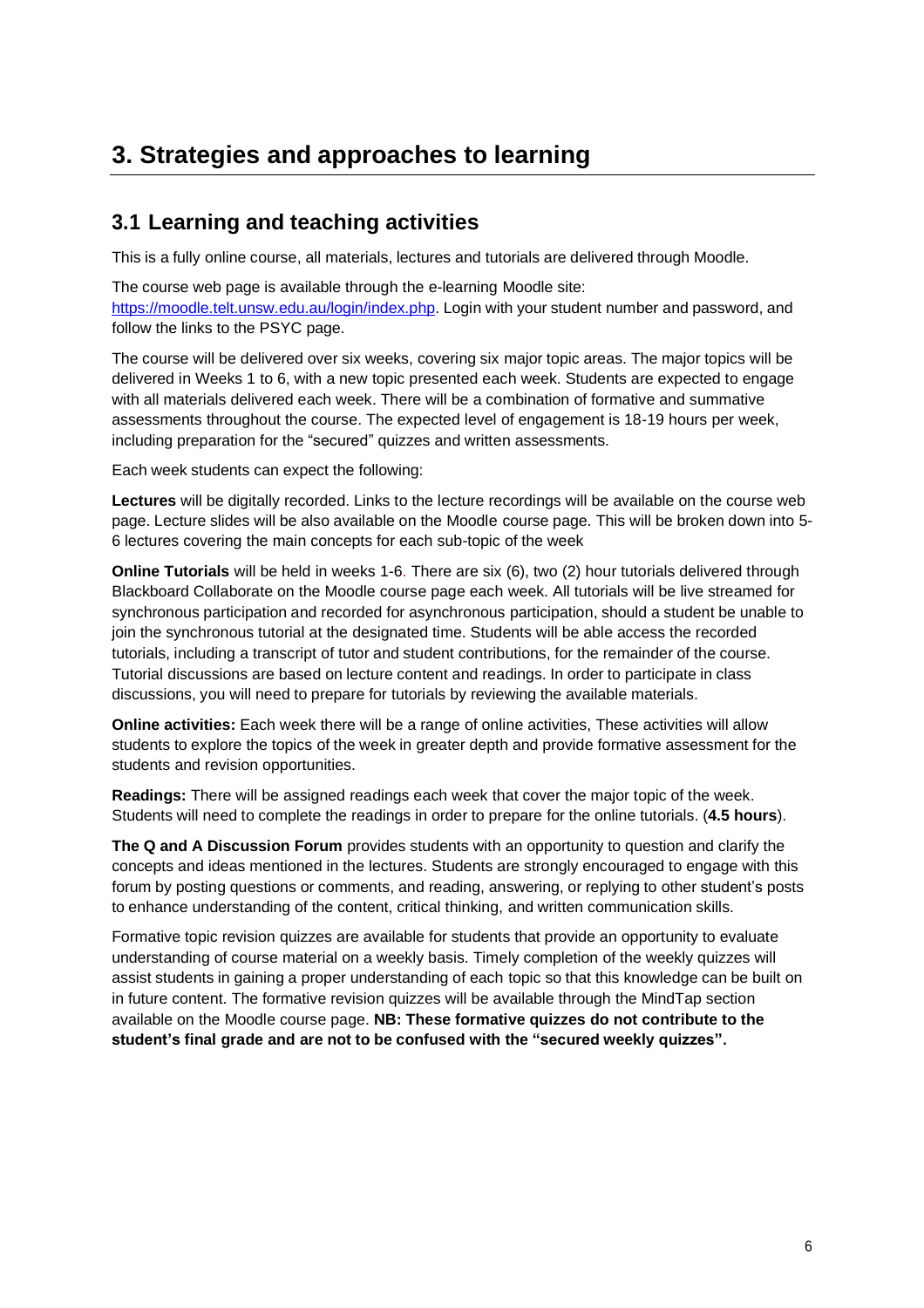### **3.2 Expectations of students**

.

Moodle contains lectures, tutorials, content topic materials, assessment materials, and any updated information. You are expected to check Moodle regularly. You are also expected to regularly check your UNSW email. All news updates and announcements will be made on the 'Announcements' forum on the Moodle page and/or by email. It is the student's responsibility to check Moodle and their student emails regularly to keep up to date.

Given that the course content and all assessable components are delivered online, it is the responsibility of the student to ensure that they have access to a computer with a stable internet connection and a browser capable of handling the features of the Moodle eLearning website and any of its content. There will be no special consideration granted due to internet connection or computer issues arising from personal technical issues. If an internet disconnection takes place during an assessment/exam, there will be no way of changing a mark and these will be allocated according to the progress that was saved. To help students establish whether or not their computer/internet access is suitable for the online exam/s, a test quiz is available. This quiz will not contribute to final marks and will be able to be completed multiple times in order to test computer/internet connection prior to assessments/exams.

NOTE: THIS COURSE REQUIRES SIGNIFICANT WEEKLY ASSESSABLE ENGAGEMENT THROUGH MOODLE. Students are expected to engage with all materials delivered each week. There will be a combination of formative and summative assessments throughout the course. **The expected level of engagement is on average 18-19 hours per week** (in the 6-week term). Average engagement levels are as follows (a) **2-2.5 hours** of engagement with the lecture content (5-6 lectures per week); (b) Tutorial attendance, **3 hours** per week including preparation for the tutorial discussion. Note we recommend that you complete the synchronous tutorial, however completion of the recorded asynchronous tutorial will also be accepted; (c) **4.5 hours** to complete the assigned activities, including revision modules; (d) **4.5 hours** to complete the assigned weekly readings; (e) **4-5 hours** to complete the weekly assessments (secured quizzes) and prepare for the major assessments.

**Under no circumstances will employment be accepted as an excuse not to meet expectations for class participation or assessments.** Remember, the term times are very short, so it is your responsibility to ensure that you do not fall behind with the ongoing assessment demands of the course.

Tutorial Attendance: Attendance and participation in tutorials is compulsory, and a register will be recorded at the beginning of each tutorial. All tutorials will be delivered in an online mode, through Blackboard Collaborate, given that this is a fully online course, it is understood that some students may be unavailable at the designated live tutorial time. Therefore, students will be required to participate in the tutorial in either a synchronous (as the tutorial is streamed live) or asynchronous (a recorded version of the tutorial). NB: Engagement with online tutorials and timely completion of asynchronous online tutorials is essential in accordance with UNSW Assessment Implementation Procedure.

It is expected that students are aware of UNSW Assessment policy and understand how to apply for special consideration within the framework of the Graduate Diploma Special consideration policies and procedures if they are unable to complete an assignment/exam due to illness and/or misadventure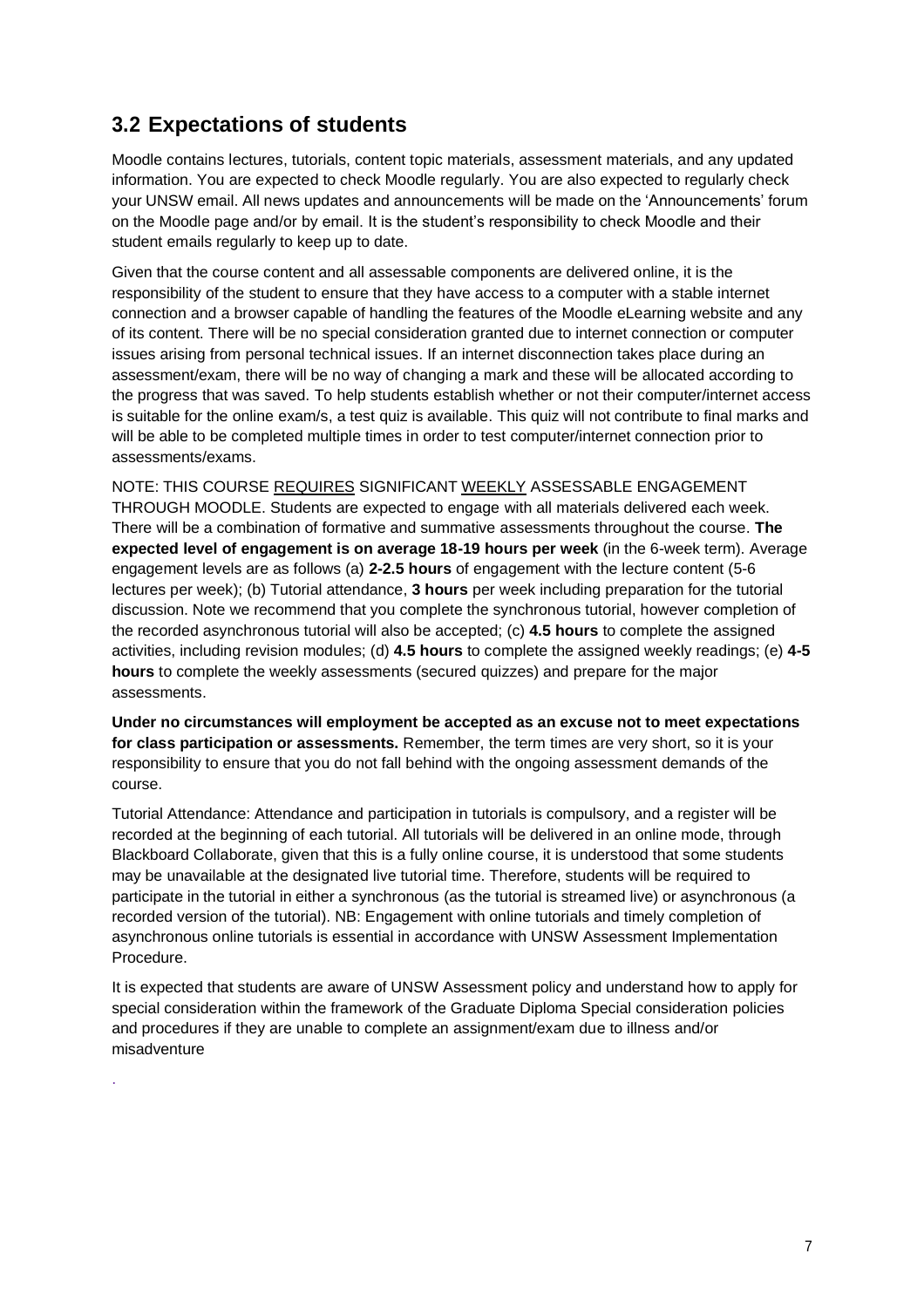## **4. Course schedule and structure**

Each week this course typically consists of 2-2.5 hours of lecture material, 2 hours of face to face tutorials, and 4.5 hours of online activities. Students are expected to take an additional 5-6 hours each week of self-determined study to complete assessments, readings, and exam preparation

| <b>Week</b> | Lecture topic/s                                                                                                                                           | <b>Tutorial/lab topics</b>                                                                                                                                                                                                                                                                                                                | <b>Online modules</b>                                                                              | Self-determined<br>activities                                                                                                |
|-------------|-----------------------------------------------------------------------------------------------------------------------------------------------------------|-------------------------------------------------------------------------------------------------------------------------------------------------------------------------------------------------------------------------------------------------------------------------------------------------------------------------------------------|----------------------------------------------------------------------------------------------------|------------------------------------------------------------------------------------------------------------------------------|
| Week 1      | <b>The Individual</b><br>Lecture 1 and 2: Self and Identity<br>Lecture 3 and 4: Attitudes and<br>Dissonance<br>Lecture 5 and 6: Emotions and<br>Sociality | lectures and readings. Students will<br>discuss issues relating to the<br>individual in society. Themes will<br>include factors that influence our<br>sense of self and identity, how<br>humans process social information<br>(social cognition) and how<br>emotions affect tolerance, patience<br>and our ability to function in society | Online tutorial discussion based on   Online activities based on lectures and<br>assigned readings | Formative revision<br>quizzes<br>Additional textbook<br>readings<br>Additional textbook<br>resources (Mindtap)               |
| Week 2      | <b>The Individual</b><br>Lecture 1 and 2: Aggression<br>Lecture 3 and 4: The angry brain<br>Lecture 5 and 6: From conduct<br>disorder to psychopathy      | Online tutorial discussion based on<br>lectures and readings. Students will<br>discuss a number of issues related<br>to the breakdown of the individual<br>in society. Content will cover<br>factors that influence violence and<br>aggression and the<br>neuropsychology of these emotions                                               | Online activities based on lectures and<br>assigned readings                                       | Formative revision<br>quizzes<br><b>Additional textbook</b><br>readings<br><b>Additional textbook</b><br>resources (Mindtap) |
| Week 3      | <b>Culture</b><br>Lecture 1 and 2: What is culture?<br>Lecture 3 and 4: Cross-cultural<br>psychology                                                      | Online tutorial discussion based on<br>lectures and readings. Students will<br>discuss definitions of culture, the<br>development of culture and the                                                                                                                                                                                      | Online activities based on lectures and<br>assigned readings                                       | Formative revision<br>quizzes<br>Additional textbook<br>readings                                                             |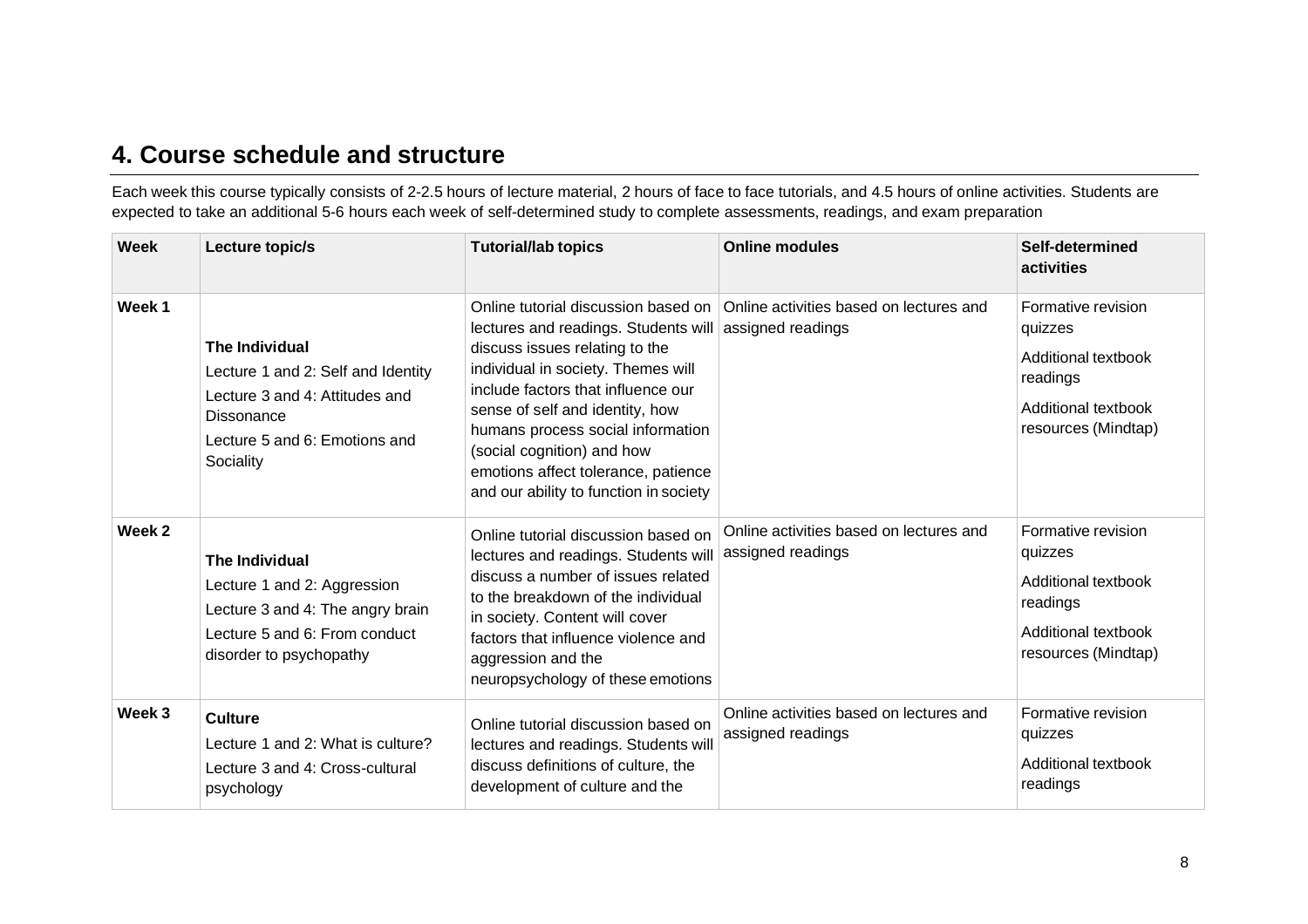|        | Lecture 5 and 6: Indigenous<br>psychology                                                                                                                                                                                         | impact of culture on the individual.<br>Students will focus on Indigenous<br>psychology, addressing topics such<br>as the importance of<br>representation, engaging with<br>Indigenous Peoples in a culturally<br>respectful manner and the value<br>that inclusion of Indigenous voices<br>and knowledges have in the<br>development of programs and                                                                                                                  |                                                              | Additional textbook<br>resources (Mindtap)                                                                     |
|--------|-----------------------------------------------------------------------------------------------------------------------------------------------------------------------------------------------------------------------------------|------------------------------------------------------------------------------------------------------------------------------------------------------------------------------------------------------------------------------------------------------------------------------------------------------------------------------------------------------------------------------------------------------------------------------------------------------------------------|--------------------------------------------------------------|----------------------------------------------------------------------------------------------------------------|
| Week 4 | <b>Culture</b><br>Lecture 1 and 2: Stereotypes and<br>prejudice<br>Lecture 3 and 4: Dehumanisation<br>Lecture 5 and 6: Combatting the fear<br>of "The Other"                                                                      | policy<br>Online tutorial discussion based on<br>lectures and readings. Students will<br>discuss issues relating to the<br>disharmonious aspects of group<br>behaviour such as racism,<br>stereotyping, prejudice and<br>dehumanisation. There will be a<br>focus on exploring the<br>psychological phenomena driving<br>these behaviours as well as<br>exploring evidence-based<br>strategies to encourage students to<br>recognise and combat their own<br>prejudice | Online activities based on lectures and<br>assigned readings | Formative revision<br>quizzes<br>Additional textbook<br>readings<br>Additional textbook<br>resources (Mindtap) |
| Week 5 | <b>Society</b><br>Lecture 1 and 2: Sociality and<br>evolutionary psychology<br>Lecture 3 and 4: Imitation and mirror<br>neurons: Function, evolution and<br>debates<br>Lecture 5 and 6: Attribution and<br>observational learning | Online tutorial discussion based on<br>lectures and readings. Students will<br>discuss the evolution of human<br>sociality with a focus on the<br>neurobiological structures that<br>support imitation, attribution and<br>observational learning.                                                                                                                                                                                                                     | Online activities based on lectures and<br>assigned readings | Formative revision<br>quizzes<br>Additional textbook<br>readings<br>Additional textbook<br>resources (Mindtap) |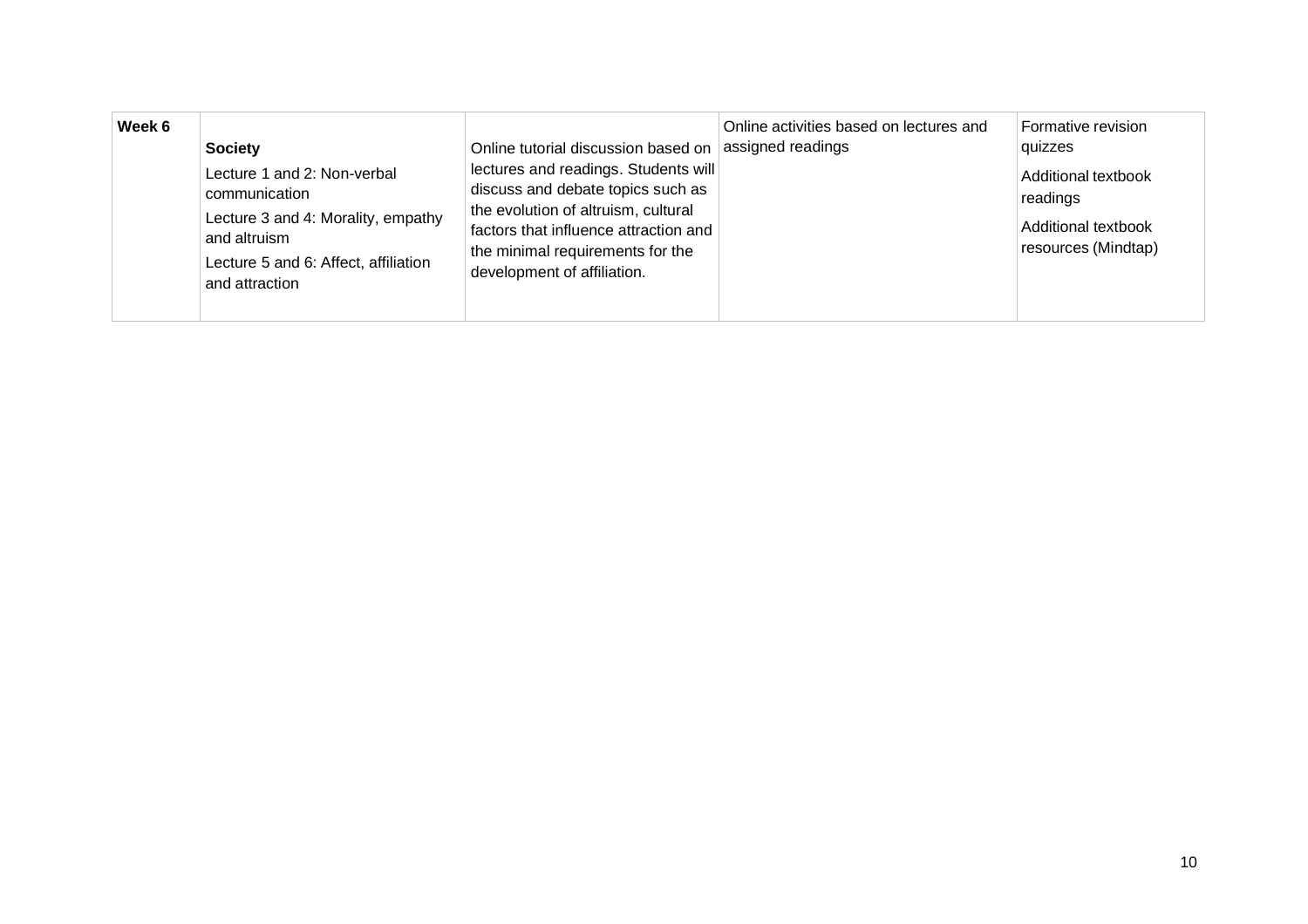## **5. Assessment**

#### **5.1 Assessment tasks**

All assessments in this course have been designed and implemented in accordance with UNSW Assessment Policy.

| <b>Assessment task</b>                                | Length                          | Weight | <b>Mark</b> | Due date (normally<br>midnight on due<br>date)           |
|-------------------------------------------------------|---------------------------------|--------|-------------|----------------------------------------------------------|
| Assessment 1: "Secured" Quiz (6<br>quizzes)           | 20 MCQ<br>questions<br>per quiz | 10%    | 100         | Sunday 11:59pm<br>week of release<br>(Weeks 1,2,3,4,5,6) |
| <b>Assessment 2: Critical Reflection</b><br>Portfolio | $1500$ words                    | 40%    | 100         | Sunday Week 3                                            |
| <b>Assessment 3: Critical Analysis</b>                | $1500$ words                    | 50%    | 100         | Sunday Week 5                                            |

**Assessment 1:** "Students will be required to complete 6 quizzes under official exam conditions. These quizzes will cover the content of **the lectures and readings**. The quizzes will be held in weeks 1-6 and will cover content presented in the week they are released. The "Secured" quizzes form partof a continuous assessment. The quiz will be released on Wednesday of week and will remain open until Sunday 11:59pm of the same week. Each Quiz will include 20 multiple choice questions. The top five grades out of the six quizzes will be used to count towards the final secured quiz grade whichaccounts for 10% of the course mark.

**Assessment 2: Critical Reflection Portfolio:** Students will be required to complete a critical reflection on three pieces of psychological research presented in the media. Students may choose any articles from popular media outlets or "popular-psychology" magazines that relate to personality, social and cultural psychology. This will require students to answer a series of questions related to the validity of the media reports, find the original research article and reflect on the difference in the presentation of the findings between popular psychology and peer review journal publications.

**Assessment 3: Critical Analysis:** Students will be required to pick an issue related to a minority group in Australian society OR an issue related to cultural psychology and indigenous issues. Students will be required to identify one issue of interest in this area, complete a literature review and evaluate the possible psychological explanations for this issue. Students will be required to complete a critical analysis of the existing literature and current strategies in place for dealing with their chosen issue.

**UNSW grading system:** <https://student.unsw.edu.au/grades>

**UNSW assessment policy:** <https://student.unsw.edu.au/assessment>

## **5.2 Assessment criteria and standards**

Further details and marking criteria for each assessment will be provided to students closer to the assessment release date (see 4.1: UNSW Assessment Design Procedure).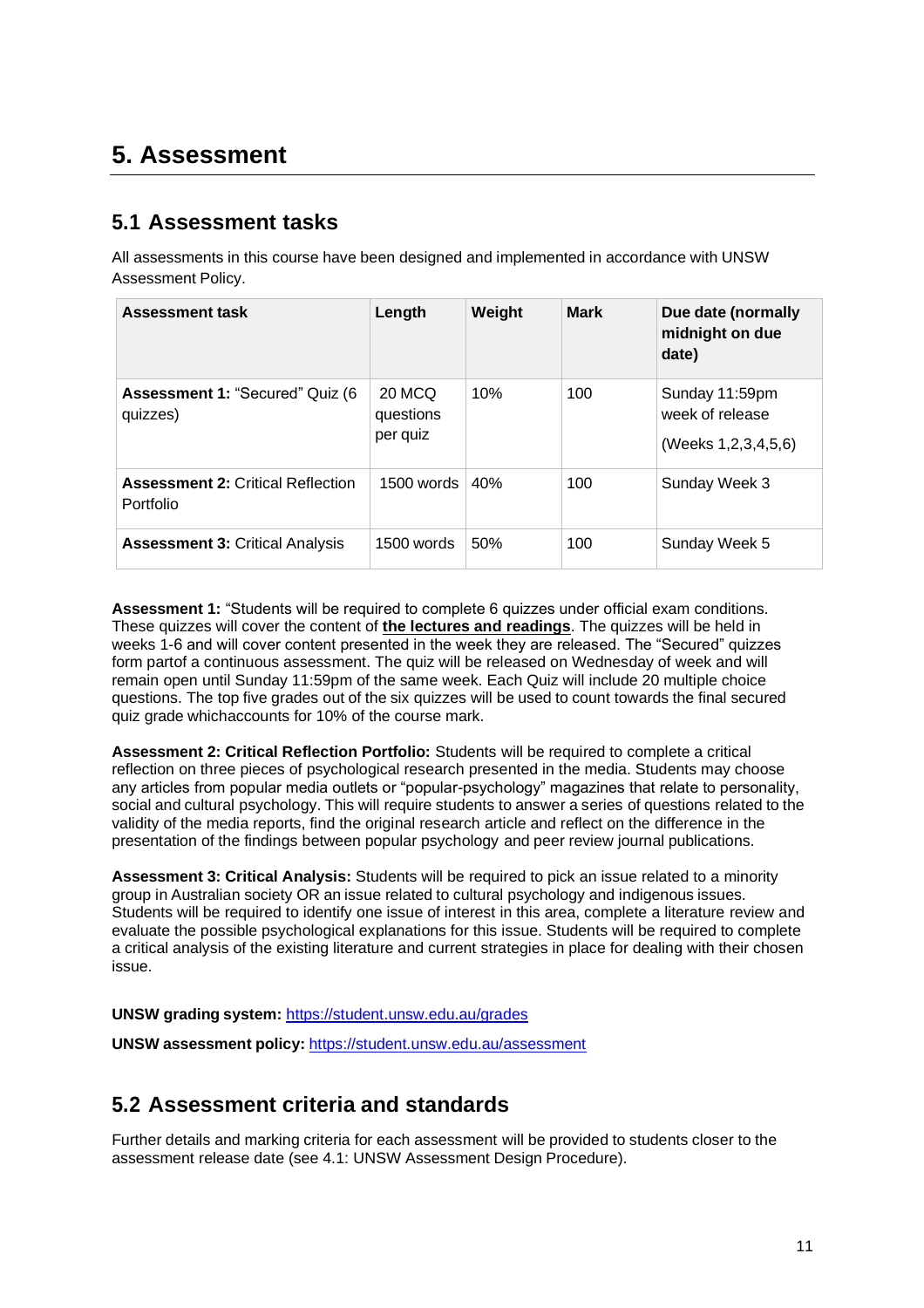### **5.3 Submission of assessment tasks**

**Written assessments:** In accordance with UNSW Assessment Policy written pieces of assessment must be submitted online via Turnitin. No paper or emailed copies will be accepted.

**Late penalties**: deduction of marks for late submissions will be in accordance with the Graduate Diploma in Psychology assessment policy. Students will receive a penalty of 5% per day for late submissions, including weekends. For example an assessment due on Sunday and submitted on Tuesday would be considered two days late leading to a penalty of  $5\% \times 2 = 10\%$  from the total assessment mark.

**Special Consideration:** Students who are unable to complete an assessment task by the assigned due date can apply for special consideration. Special consideration applications must be submitted through the special consideration portal available through myUNSW. *UNSW operates under a Fit to Sit/ Submit rule for all assessments. If a student wishes to submit an application for special consideration for an exam or assessment, the application must be submitted prior to the start of the exam or before an assessment is submitted. If a student sits the exam/ submits an assignment, they are declaring themselves well enough to do so.*

Students who have experienced significant illness or misadventure during the assessment period may be eligible. Only circumstances deemed to be outside of the student's control are eligible for special consideration (see - https://student.unsw.edu.au/special-consideration). In the case of take-home assessment tasks, misadventure must occur for at least 3 consecutive days during the assessment period. If approved, students may be given an extended due date to complete take-home assessments

**Alternative assessments**: there will be no alternative assessments due to the intensive nature of the course. Please refer to the Graduate Diploma in Psychology (5331) Guide for policies and procedures relating to misadventure.

**Supplementary examinations:** Students may apply for a supplementary exam, providing that this is not an ongoing issue. If students are unable to engage in all aspects of the course for two weeks or longer, the will be required to submit an application to withdraw from the course without penalty. Please refer to the Graduate Diploma in Psychology (5331) Guide for policies and procedures relating to misadventure.

## **5.4. Feedback on assessment**

Feedback on all pieces of assessment in this course will be provided in accordance with UNSW Assessment Policy.

| <b>Assessment</b>                                            | When                                   | Who                | Where  | How    |
|--------------------------------------------------------------|----------------------------------------|--------------------|--------|--------|
| Assessment 1: Secured"<br>Quiz (6 quizzes)                   | Monday<br>following quiz<br>submission | Course<br>convenor | Online | Moodle |
| <b>Assessment 2: Critical</b><br><b>Reflection Portfolio</b> | 10 days after<br>due date              | Course<br>convenor | Online | Moodle |
| <b>Assessment 3: Critical</b><br>Analysis                    | 10 days after<br>due date              | Course<br>convenor | Online | Moodle |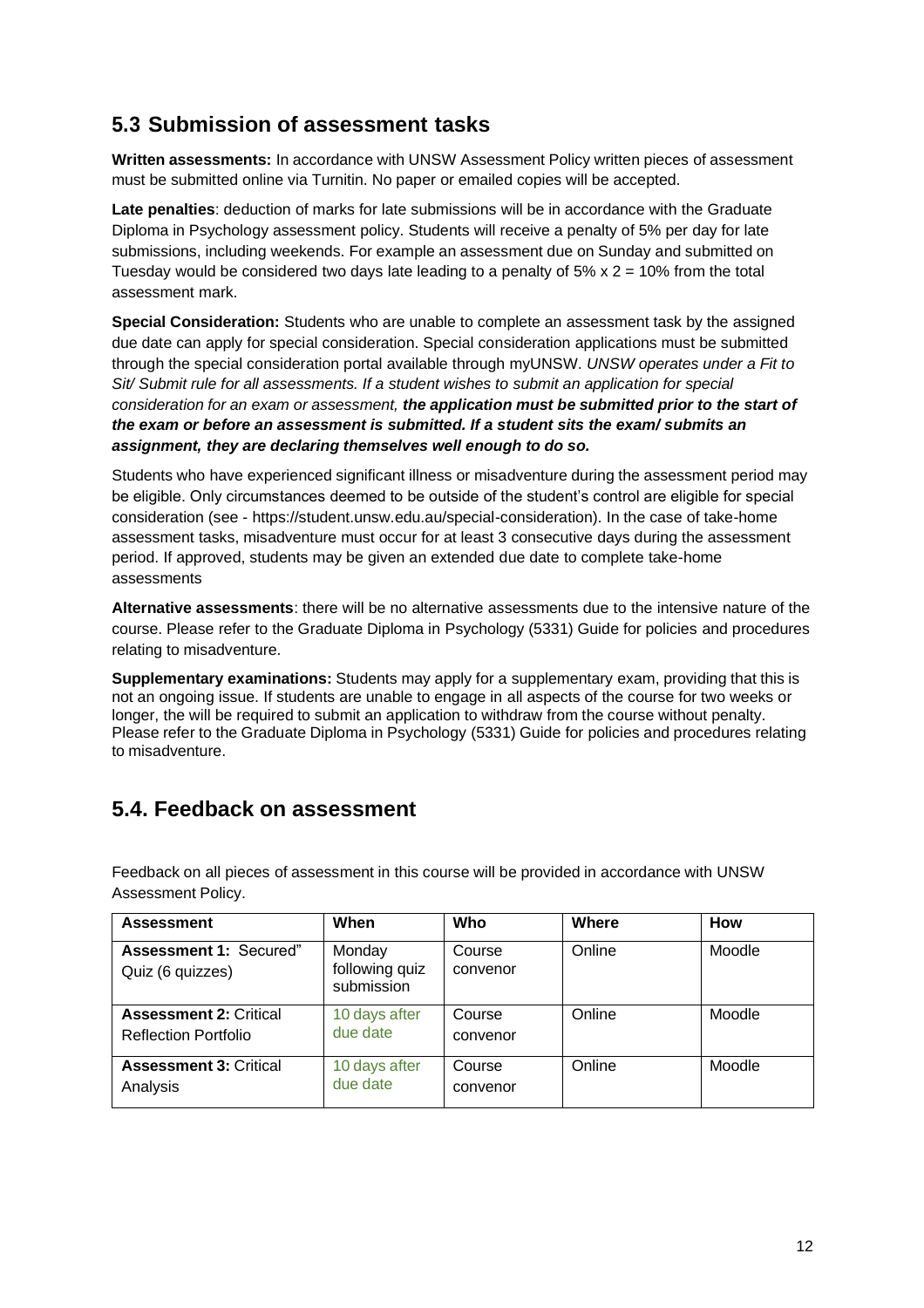# **6. Academic integrity, referencing and plagiarism**

The APA (7th edition) referencing style is to be adopted in this course. Students should consult the publication manual itself (rather than third party interpretations of it) in order to properly adhere to APA style conventions. Students do not need to purchase a copy of the manual, it is available in the library or online.

**Referencing** is a way of acknowledging the sources of information that you use to research your [assignments.](http://www.apastyle.org/manual/index.aspx) You need to provide a reference whenever you draw on someone else's words, ideas or research. Not referencing other people's work can constitute plagiarism.

Further information about referencing styles can be located at https://student.unsw.edu.au/referencing

**Academic integrity** is fundamental to success at university. Academic integrity can be defined as a commitment to six fundamental values in academic pursuits**:** [honesty, trust, fairness, respect,](https://student.unsw.edu.au/referencing) responsibility and courage.*1* At UNSW, this means that your work must be your own, and others' ideas should be appropriately acknowledged. If you don't follow these rules, plagiarism may be detected in your work.

Further information about academic integrity and **plagiarism** can be located at:

- The *Current Students* site <https://student.unsw.edu.au/plagiarism>*,* and
- The *ELISE* training site http://subjectguides.library.unsw.edu.au/elise/presenting

The *Conduct and Integrity Unit* provides further resources to assist you to understand your conduct obligations as a student: [https://student.unsw.edu.au/conduct.](https://student.unsw.edu.au/conduct)

| <b>Textbook</b>                   | Social Psychology, 10th Edition, Kassin, Fein and Markus,<br>2017.                                                    |
|-----------------------------------|-----------------------------------------------------------------------------------------------------------------------|
|                                   | E-book copies of the textbook will be provided to students<br>through Moodle along with MindTap additional resources. |
| <b>Course information</b>         | Available on Moodle                                                                                                   |
| <b>Required readings</b>          | 5331 Program Guide                                                                                                    |
| <b>Recommended internet sites</b> | <b>UNSW Library</b>                                                                                                   |
|                                   | <b>UNSW Learning centre</b>                                                                                           |
|                                   | <b>ELISE</b>                                                                                                          |
|                                   | <b>Turnitin</b>                                                                                                       |
|                                   | <b>Student Code of Conduct</b>                                                                                        |
|                                   | Policy concerning academic honesty                                                                                    |
|                                   | <b>Email policy</b>                                                                                                   |

## **7. Readings and resources**

1 International Center for Academic Integrity, 'The Fundamental Values of Academic Integrity', T. Fishman (ed), Clemson University, 2013.